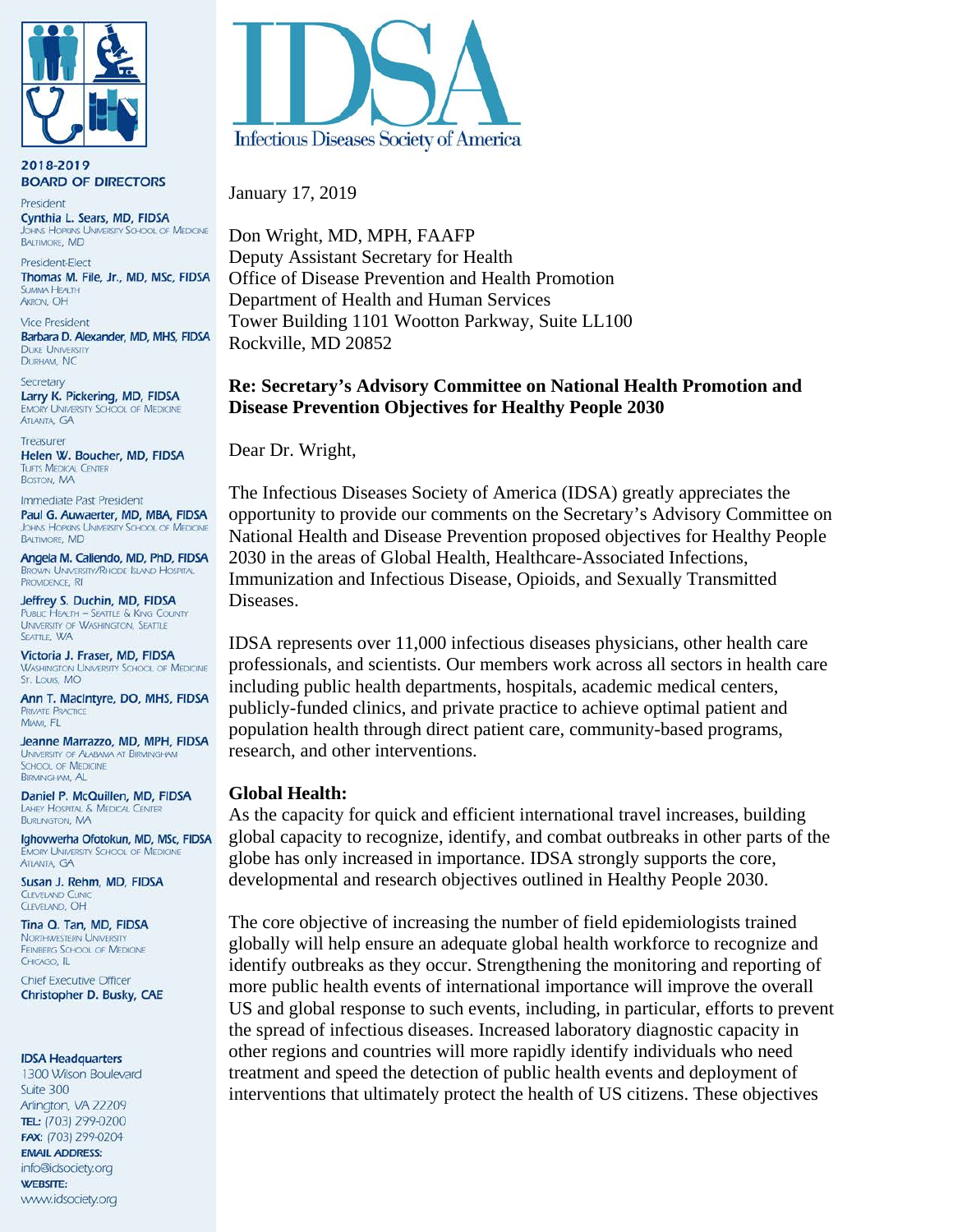also align well with international goals, such as those identified in the Global Health Security Agenda.

# **Healthcare-Associated Infections:**

IDSA supports the core objective goals of reducing hospital-onset *C. difficile* and MRSA infections. Though awareness of these infections has increased, there is still significant room for improvement on both measures as these infections are still responsible for significant patient complications, mortality, and increased healthcare spending.

IDSA strongly supports the objective of reducing inappropriate antibiotic use in outpatient settings. However, we feel that there are specific data sources that could be used to create additional meaningful core objectives for antimicrobial resistance and antimicrobial stewardship. Specifically, we propose that the following two core objectives be added to Healthy People 2030:

- 1. Increase the number of health care facilities reporting antibiotic use and resistance data to the National Healthcare Safety Network (NHSN). The Centers for Disease Control and Prevention (CDC) NHSN offers a module through which healthcare facilities may report data on antibiotic use and resistance. Currently, 14 percent of US hospitals are reporting antibiotic use data and 5.7 percent are reporting antibiotic resistance data. This represents a more than 40 percent increase for hospitals reporting use data and a more than 27 percent increase for resistance data over the previous six months. While the upward trend is encouraging, there are still significant gaps in reporting which hinder our understanding of antibiotic prescribing and resistance trends and how to best improve them.
- 2. Increase the number of hospitals that have implemented the infectious diseases physicianled antimicrobial stewardship programs that align with the CDC Core Elements. Antimicrobial stewardship is critical to stem the tide of antimicrobial resistance. Robust antimicrobial stewardship programs led by infectious diseases physicians have demonstrated notable effectiveness in reducing inappropriate antibiotic use and reducing the incidence of *C. difficile* infections. Further, these programs reduce health care costs and improve patient outcomes. About three-quarters of all acute care hospitals in the US currently have stewardship programs that are aligned with the CDC Core Elements. While this represents significant progress over the last 9 years, we urge universal adoption of stewardship as critical to effectively address antimicrobial resistance and ensure that all patients benefit from stewardship.

## **Immunization and Infectious Diseases (IID):**

IDSA is a member of the Adult Vaccines Access Coalition and fully supports the coalition's comment letter which provides more detail on all of the IID objectives. Below are selected recommendations that IDSA would like to highlight.

Over the past several decades, Healthy People immunization and infectious disease objectives have been a core benchmark for national efforts to improve and maintain immunization coverage across the lifespan.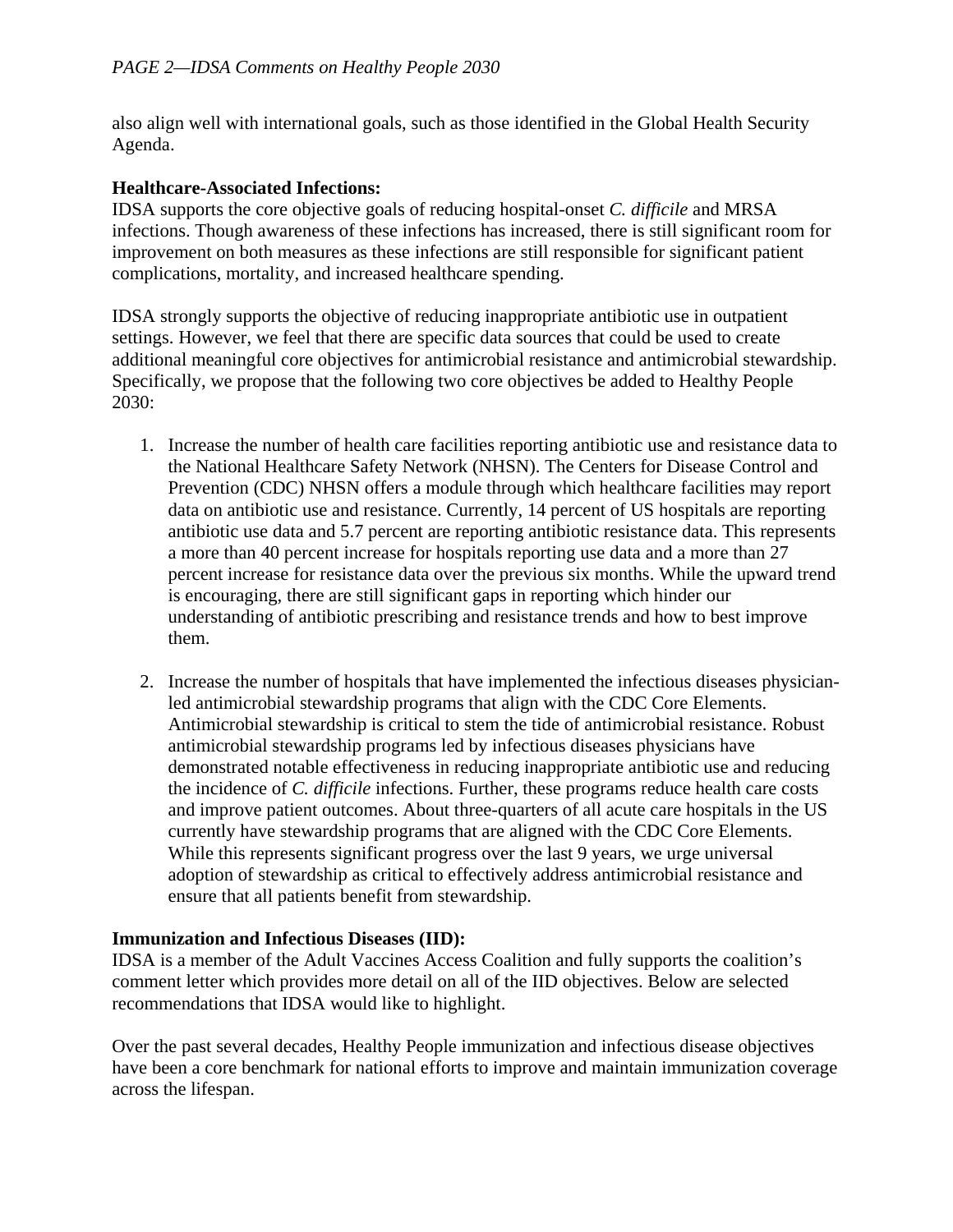Unfortunately, we are worried that the proposed 2030 IID objectives will significantly minimize and weaken immunization-related activities over the coming decade. These proposed objectives fail to reflect the HHS Strategic Plan FY2018–2022 that acknowledges "infectious diseases are a major health and economic burden for the United States." Objective 2.1 of the Strategic Plan makes a commitment to "support access to preventive services including immunizations and screenings, especially for high-risk, high-need populations."<sup>2</sup> Yet, despite the availability of vaccines that protect adults against 14 different infectious diseases, in addition to the well-known public health benefits of immunizations, more than 50,000 adults die from vaccine-preventable conditions each year.

We encourage the Committee to emphasize immunizations across the lifespan. We appreciate that the Committee maintained a lifespan seasonal influenza vaccination objective (IID-2030-13) that streamlines multiple age cohort objectives from Healthy People 2020. Vaccination coverage against seasonal influenza is an urgent public health priority. The Healthy People 2020 target 70 percent vaccination rate remains an appropriate and achievable goal for Healthy People 2030. We strongly urge the Committee to take a similar, consistent approach with regard to other ACIP- recommended vaccines. We understand and appreciate that a core aspect of the Healthy People 2030 process is to reduce the number of objectives significantly and to focus on objectives that can be reasonably and effectively measured and maintained. Federal leadership in immunization objectives to protect against vaccine-preventable conditions across the lifespan can be effectively monitored through existing data sources and would yield substantial benefits across the health care system.

Specifically, we ask that the Committee incorporate the new adult immunization composite measure (influenza, Td/Tdap, zoster and pneumococcal) as a Healthy People 2030 objective. The HHS National Vaccine Program Office (NVPO) and the Centers for Disease Control and Prevention (CDC) in collaboration with the National Adult Immunization and Influenza Summit have developed and tested a new composite measure for adult immunization which includes flu, Tdap, shingles, and pneumonia vaccines. It has been successfully utilized in the Indian Health Service program and is now being initially rolled out in the Healthcare Effectiveness Data and Information Set (HEDIS) 2019. An adult immunization composite objective would provide a single focal point to promote adherence to the adult immunization clinical standards of care. The addition of an adult composite would be complementary to similar composite objectives included for children and adolescent immunization status as part of Healthy People 2020 and would provide an efficient and robust means to monitor immunization coverage among specific populations at the national level.

IDSA advocates for the Committee to create a lifespan Hepatitis B vaccine coverage objective for at-risk individuals (proposed objective IID-2030-02). IDSA is deeply concerned about the recent rise in acute hepatitis B (HBV) infection rates in many parts of the U.S. as a result of the ongoing opioid crisis, with rates increasing by 100% to over 400% in some states. It is estimated that up to 2.2 million Americans are living with HBV. Chronic Hepatitis B increases the odds of liver cancer by 50 to 100 times, and 1 in 4 individuals with chronic HBV will develop cirrhosis, liver failure and/or liver cancer. Despite the availability of current HBV vaccines to protect against this devastating condition and prevent its spread, there are up to 70,000 new infections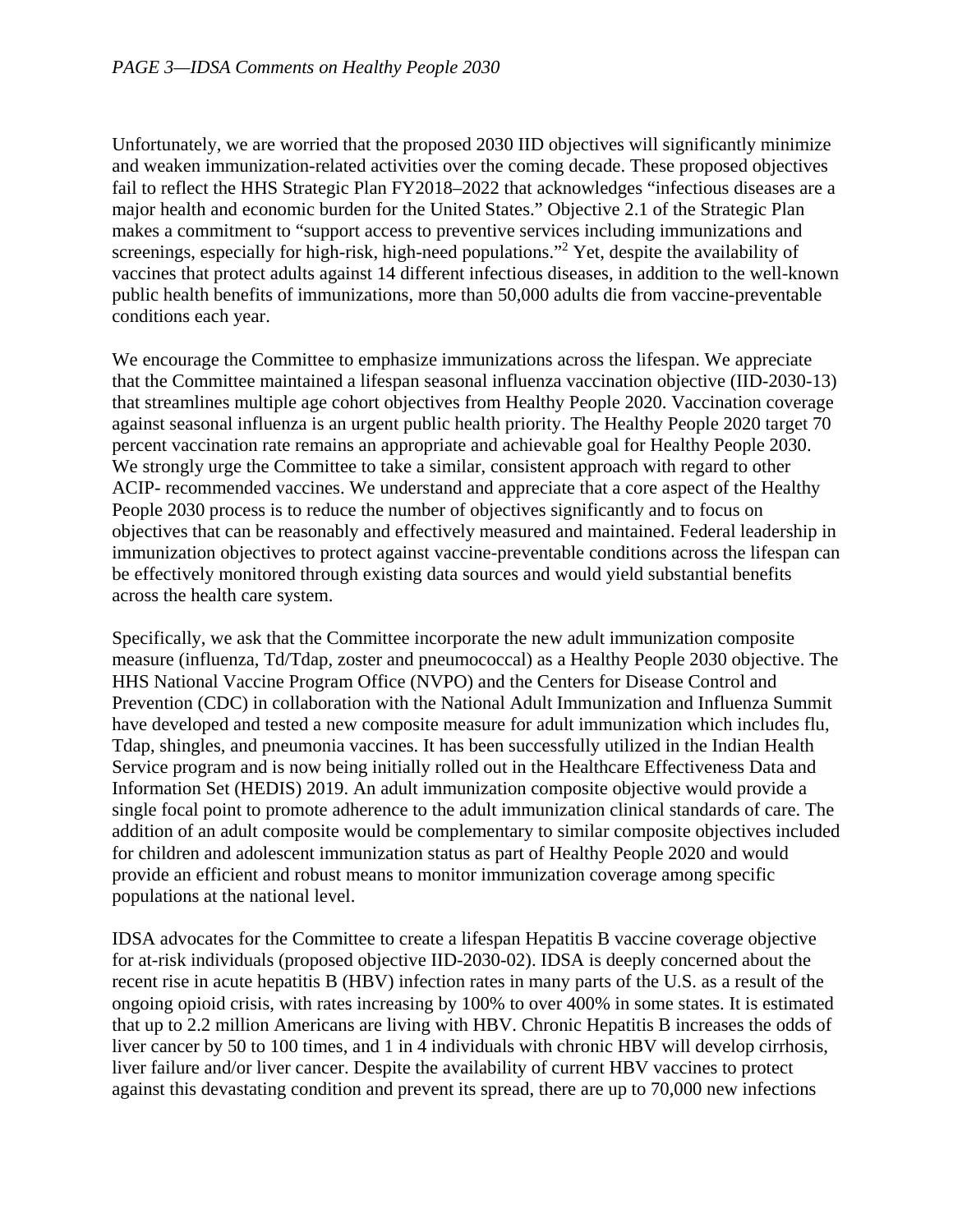each year. This number is exacerbated by the ongoing opioid epidemic affecting primarily young adults.

IDSA also supports including an objective to measure the number of adolescents who have received all ACIP-recommended vaccines by age 13. We commend the Committee's inclusion of the objective IID-2030-12*: Increase the percentage of adolescents aged 13 through 15 years who receive recommended doses of human papillomavirus (HPV) vaccine.* Despite the disease prevalence, vaccination rates remain low, so it is imperative that HP 2030 encourage HPV vaccination. However, there are no proposed objectives related to receipt of other adolescent vaccines. HP2030 should seek to improve vaccination rates for adolescents, just as it does for young children, as both age cohorts are vulnerable to dangerous diseases that can be prevented by recommended vaccines. Given the very different vaccination rates between HPV and other immunizations recommended for adolescents, we believe a composite measure is crucial for ensuring our children remain protected from tetanus, diphtheria, pertussis and meningococcal disease.

# **Opioids:**

IDSA is deeply troubled by the complete lack of infectious diseases objectives related to the ongoing opioid crisis. While reducing the number of overdose deaths is vitally important, many more people with an opioid use condition are suffering infectious diseases complications that are directly linked to injection drug use (IDU) including Hepatitis A, B, and C, HIV, infective endocarditis (a serious heart infection), as well as a host of other soft tissue and bone infections. A CDC study of Kentucky, Tennessee, and West Virginia from 2009 to 2013 found that incidence of acute HBV infection increased 114% in these three states that also are heavily impacted by the opioid epidemic. Similarly, the Scott County, Indiana HIV outbreak was directly linked to injection drug use.

Congress has recognized that improved surveillance of infections associated with opioid use, particularly infective endocarditis, must be strengthened. Doing so will help improve our understanding of these infections, and increase our ability to track these infections and evaluate the effectiveness of our interventions. IDSA members have reported up to 400% increases in infective endocarditis and soft tissue infections. Yet due to the lack of adequate surveillance and reporting, it is extremely difficult to study trends at the national level for the growing burden of opioid use-associated infectious diseases. IDSA recommends the addition of a developmental or research objective to increase surveillance, reporting, and tracking capability for infections related to injection drug use. We also recommend a developmental objective to increase the implementation of preventive services and programs designed to reduce unsafe injection practices.

## **Sexually Transmitted Diseases:**

IDSA appreciates the Healthy People 2030 objectives for STDs. STDs are at an all-time high as nearly 2.3 million cases of chlamydia, gonorrhea, and syphilis diagnosed in 2017. The number of cases of congenital syphilis has more than doubled from 2013 to 2017, and gonorrhea is more likely than ever to be caused by an antibiotic-resistant organism. The CDC 2017 STD Surveillance Report demonstrated the fourth consecutive year of increased diagnoses of chlamydia and gonorrhea as well as primary, secondary and congenital syphilis. These data